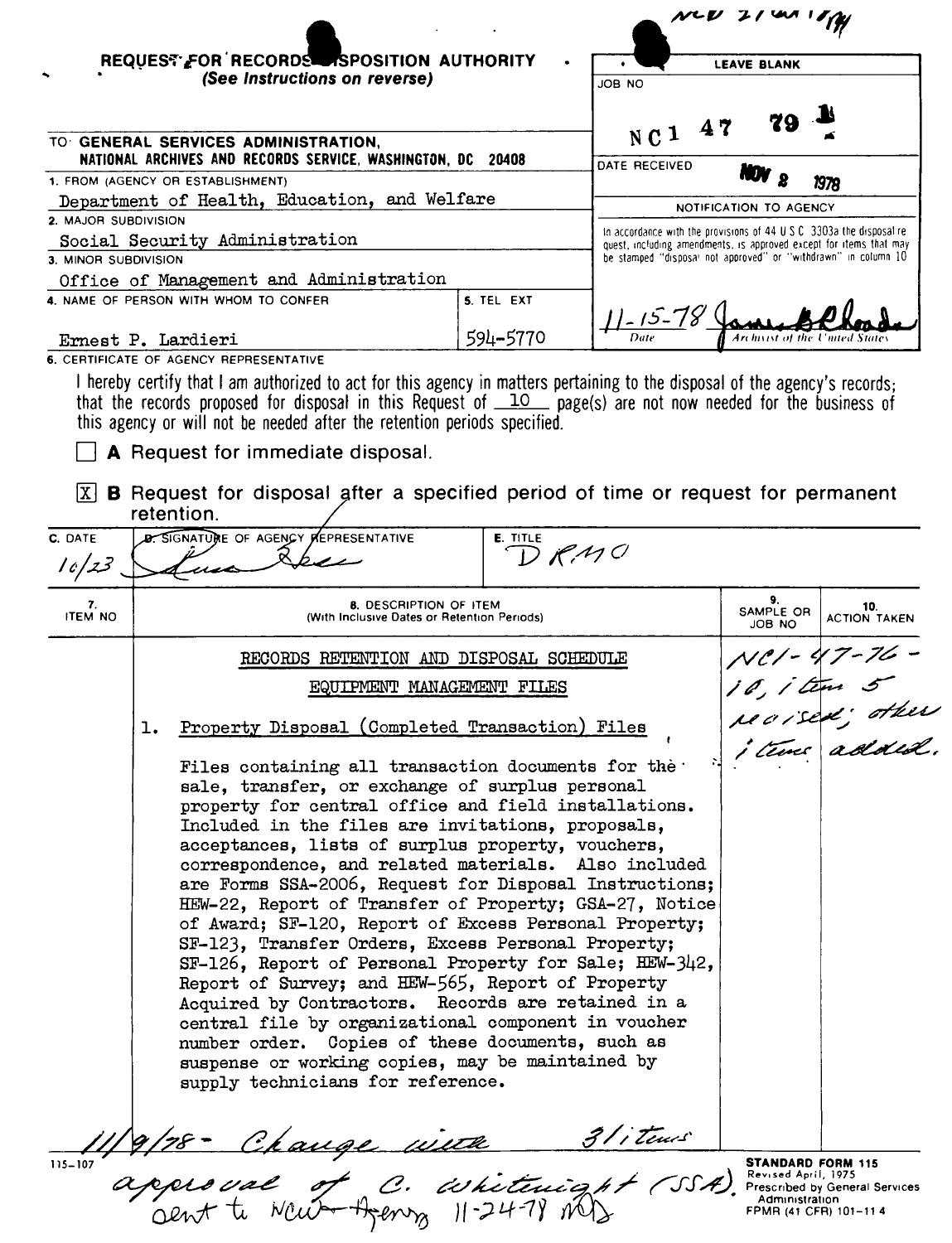| JOB NO.<br><b>Request for Records Disposition Authority-Continuation</b> |                                                                                                                                                                                                                                                                                                                                                                                                                                                                                                                                                                                                                                                                                                        |  | PAGE OF<br>2 of 10                                      |
|--------------------------------------------------------------------------|--------------------------------------------------------------------------------------------------------------------------------------------------------------------------------------------------------------------------------------------------------------------------------------------------------------------------------------------------------------------------------------------------------------------------------------------------------------------------------------------------------------------------------------------------------------------------------------------------------------------------------------------------------------------------------------------------------|--|---------------------------------------------------------|
| 7.<br><b>ITEM NO</b>                                                     | 8. DESCRIPTION OF ITEM<br>(With Inclusive Dates or Retention Periods)                                                                                                                                                                                                                                                                                                                                                                                                                                                                                                                                                                                                                                  |  | 9.<br>10.<br>SAMPLE OR<br><b>ACTION TAKEN</b><br>ON BOL |
|                                                                          | Central File Copies<br>a.                                                                                                                                                                                                                                                                                                                                                                                                                                                                                                                                                                                                                                                                              |  |                                                         |
|                                                                          | Place in an inactive file upon completion of<br>disposal action, hold 3 years, and then transfer<br>to the SSA Holding Area. Destroy 3 years<br>thereafter.                                                                                                                                                                                                                                                                                                                                                                                                                                                                                                                                            |  |                                                         |
|                                                                          | b.<br>Reference Copies                                                                                                                                                                                                                                                                                                                                                                                                                                                                                                                                                                                                                                                                                 |  |                                                         |
|                                                                          | Destroy after 1 year or when administrative value<br>ceases, whichever is earlier.                                                                                                                                                                                                                                                                                                                                                                                                                                                                                                                                                                                                                     |  |                                                         |
| 2.                                                                       | Property Disposal Report                                                                                                                                                                                                                                                                                                                                                                                                                                                                                                                                                                                                                                                                               |  |                                                         |
|                                                                          | Annual report, SF-121, Annual Report of Utilization<br>and Disposal of Excess and Surplus Personal Property,<br>citing total acquisition cost of personal property<br>exchanged, sold, or otherwise disposed of. The report<br>is submitted to HEW and GSA. Also included are related<br>background papers.<br>Tay where 3 years old.<br>to the SSA Holding Area 5 years after date<br>-of-the report. Destroy after 5 additional years'<br>retention in the SSA Holding Area.                                                                                                                                                                                                                         |  |                                                         |
| 3.                                                                       | Purchase and Receipt Files                                                                                                                                                                                                                                                                                                                                                                                                                                                                                                                                                                                                                                                                             |  |                                                         |
|                                                                          | Files of procurement actions and receipts, maintained<br>in a central file, for equipment ordered by central<br>office and field components. These records are used<br>for reference and as source documents for resolution<br>of questions regarding inventory equipment amounts.<br>Included in the files are Forms SF-147, Order for<br>Supplies and Services; $GSA-13\mu\delta$ , Single Line Item<br>Release/Receipt Document; HEW-393, Purchase/Service/<br>Stock Requisition; and SSA-6029, Receiving Report.<br>Also included is correspondence and associated justi-<br>fications for the procurement actions. Supply<br>technicians may retain reference copies of procurement<br>documents. |  |                                                         |
|                                                                          | Central File Copies<br>а.                                                                                                                                                                                                                                                                                                                                                                                                                                                                                                                                                                                                                                                                              |  |                                                         |
|                                                                          | Close out at the end of each fiscal year. Hold<br>5 additional years and transfer to the SSA Holding                                                                                                                                                                                                                                                                                                                                                                                                                                                                                                                                                                                                   |  |                                                         |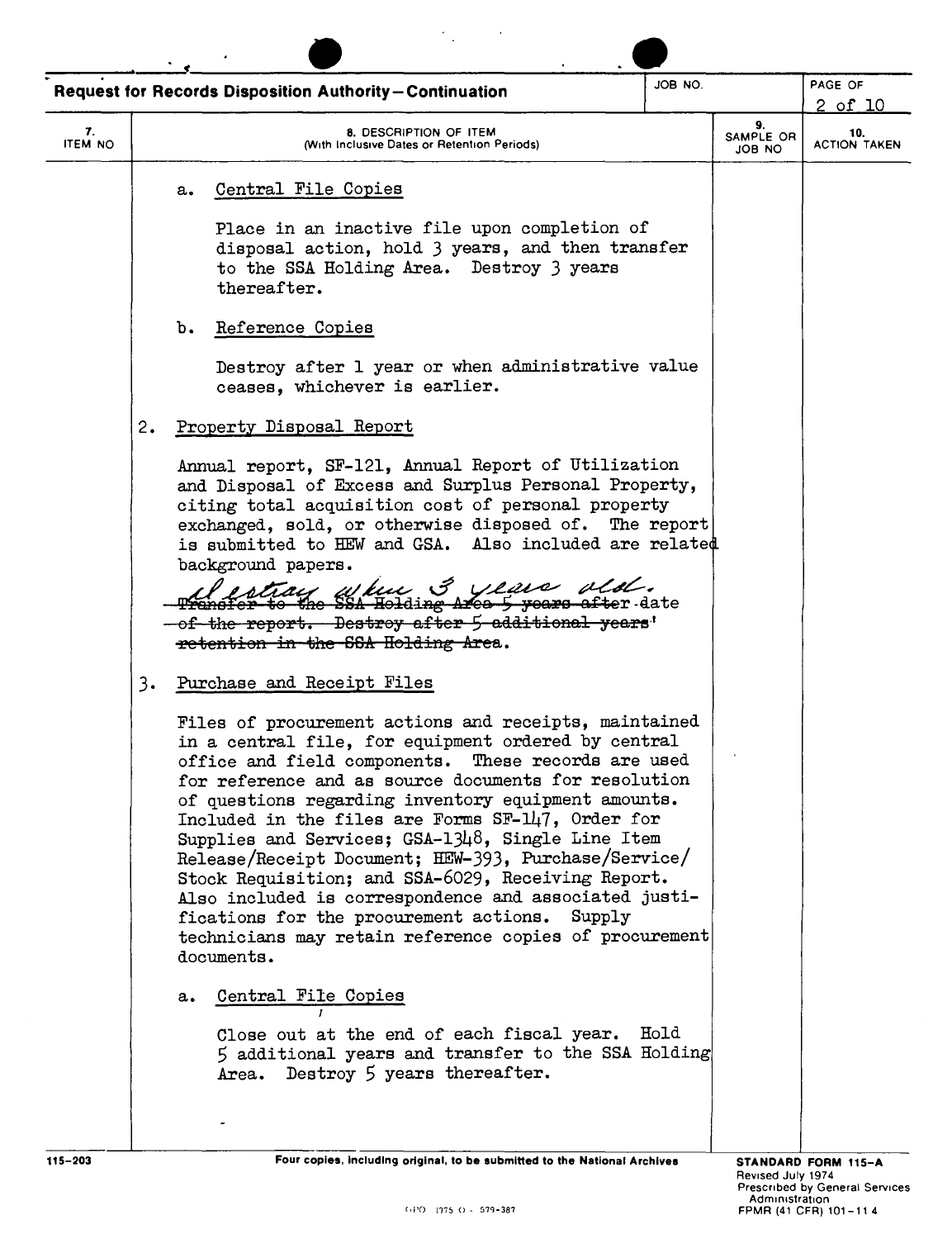|                      | JOB NO<br><b>Request for Records Disposition Authority-Continuation</b>                                                                                                                                                                                                                                                                                                                                                                                                                                                                                                                                                                                                                       |                           | PAGE OF<br>$3$ of $10$     |
|----------------------|-----------------------------------------------------------------------------------------------------------------------------------------------------------------------------------------------------------------------------------------------------------------------------------------------------------------------------------------------------------------------------------------------------------------------------------------------------------------------------------------------------------------------------------------------------------------------------------------------------------------------------------------------------------------------------------------------|---------------------------|----------------------------|
| 7.<br><b>ITEM NO</b> | 8. DESCRIPTION OF ITEM<br>(With Inclusive Dates or Retention Periods)                                                                                                                                                                                                                                                                                                                                                                                                                                                                                                                                                                                                                         | 9.<br>SAMPLE OR<br>JOB NO | 10.<br><b>ACTION TAKEN</b> |
|                      | Reference Copies<br>b.                                                                                                                                                                                                                                                                                                                                                                                                                                                                                                                                                                                                                                                                        |                           |                            |
|                      | Destroy after 1 year or when administrative value<br>ceases, whichever is earlier.                                                                                                                                                                                                                                                                                                                                                                                                                                                                                                                                                                                                            |                           |                            |
| 4.                   | Inventory Files                                                                                                                                                                                                                                                                                                                                                                                                                                                                                                                                                                                                                                                                               |                           |                            |
|                      | History files of the capitalized equipment inventories<br>conducted annually of each central office and field<br>component. Files are arranged by central office or<br>field component in office code sequence.<br>The files<br>contain a record of all capitalized equipment in the<br>custody of a particular office and may be used as a<br>manual backup to the automated property accountability<br>Included in the file is a certified inventory<br>files.<br>(a listing of all equipment with adjustment notations,<br>and signed by the custodial officer), and all trans-<br>action documents (purchase order, receipts, and<br>disposal actions) dating from the inventory listing. |                           |                            |
|                      | Remove prior certified inventory listings and<br>accumulated transaction documents upon certification<br>of updated inventory and transfer to SSA Holding Area.<br>Destroy when purchase and receipt files for that year<br>are destroyed.                                                                                                                                                                                                                                                                                                                                                                                                                                                    |                           |                            |
| 5.                   | Control Files                                                                                                                                                                                                                                                                                                                                                                                                                                                                                                                                                                                                                                                                                 |                           |                            |
|                      | Documents (logs, registers, forms, etc.) used to con-<br>trol the receipt and processing of requisitions for<br>the purchase or disposal of equipment. Control<br>information usually consists of office identification<br>(office code, region number), requisition or voucher<br>number, date and disposition. These documents may be<br>used for answering requests for status of a particular<br>action and for management reporting purposes.                                                                                                                                                                                                                                            |                           |                            |
|                      | Registers for Capitalized Equipment<br>a.                                                                                                                                                                                                                                                                                                                                                                                                                                                                                                                                                                                                                                                     |                           |                            |
|                      | Close out registers at the end of each fiscal<br>year. Transfer to the SSA Holding Area after<br>5 years. Destroy after 5 additional years' reten-<br>tion in the SSA Holding Area.                                                                                                                                                                                                                                                                                                                                                                                                                                                                                                           |                           |                            |
|                      | Other Registers<br>b.                                                                                                                                                                                                                                                                                                                                                                                                                                                                                                                                                                                                                                                                         |                           |                            |
|                      | Hold<br>Close out at the end of the fiscal year.<br>1 additional year and then destroy.                                                                                                                                                                                                                                                                                                                                                                                                                                                                                                                                                                                                       |                           |                            |

 $\chi$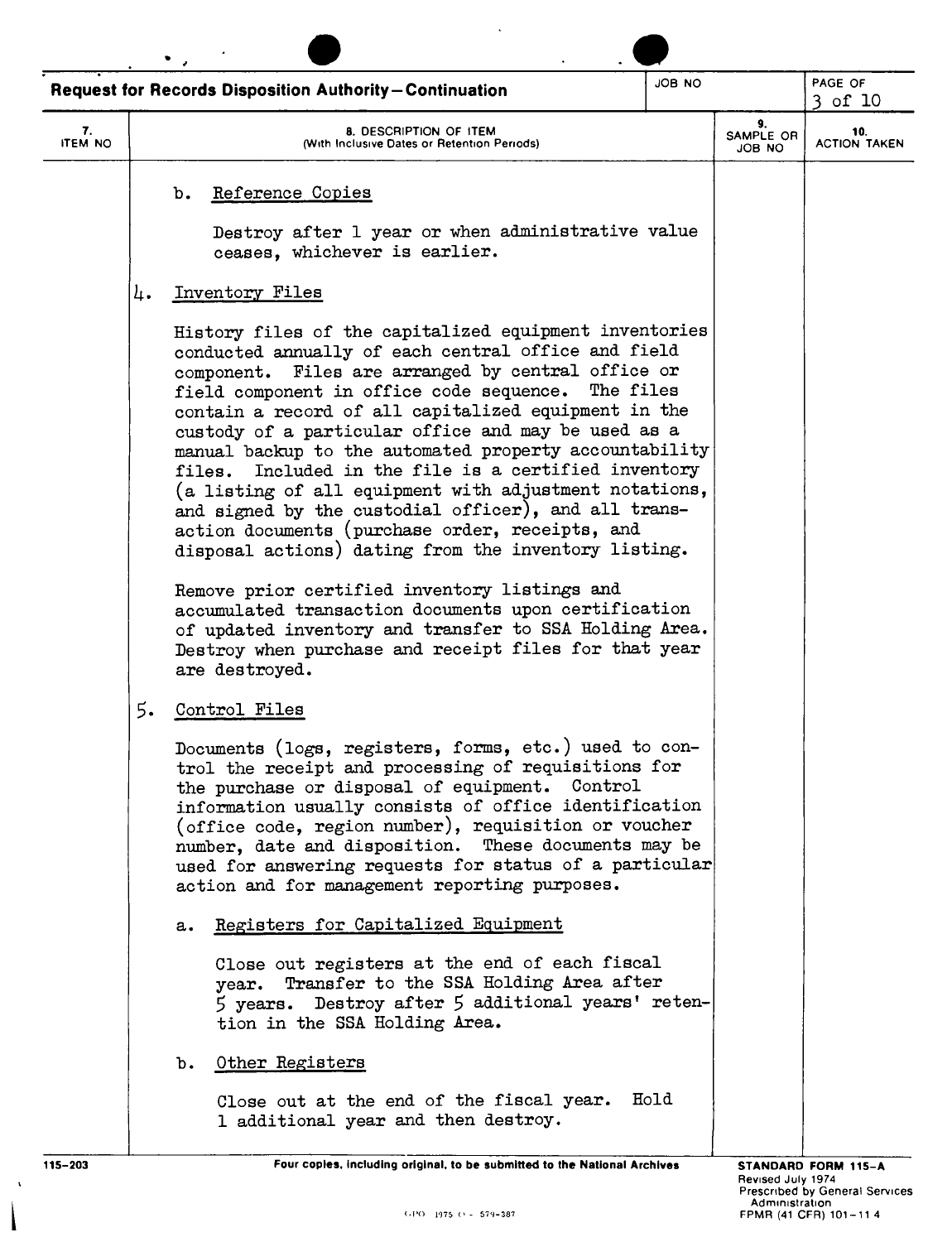|                      |                                                                       | <b>Request for Records Disposition Authority-Continuation</b>                                                                                                                                                                                                                                                                                                                                                                           | ON 8OL                    |                            | PAGE OF<br>$\mu$ of 10 |
|----------------------|-----------------------------------------------------------------------|-----------------------------------------------------------------------------------------------------------------------------------------------------------------------------------------------------------------------------------------------------------------------------------------------------------------------------------------------------------------------------------------------------------------------------------------|---------------------------|----------------------------|------------------------|
| 7.<br><b>ITEM NO</b> | 8. DESCRIPTION OF ITEM<br>(With Inclusive Dates or Retention Periods) |                                                                                                                                                                                                                                                                                                                                                                                                                                         | 9.<br>SAMPLE OR<br>OA BOL | 10.<br><b>ACTION TAKEN</b> |                        |
|                      | 6.                                                                    | Miscellaneous Computer Reports                                                                                                                                                                                                                                                                                                                                                                                                          |                           |                            |                        |
|                      |                                                                       | Computer reports generated from the automated property<br>accountability system. These reports include master<br>listings of all items in the system, edits, and<br>validation runs.                                                                                                                                                                                                                                                    |                           |                            |                        |
|                      |                                                                       | Master Listings<br>a.                                                                                                                                                                                                                                                                                                                                                                                                                   |                           |                            |                        |
|                      |                                                                       | Destroy upon receipt of updated listings, or<br>when administrative value ceases, whichever is<br>earlier.                                                                                                                                                                                                                                                                                                                              |                           |                            |                        |
|                      |                                                                       | Edits<br>b.                                                                                                                                                                                                                                                                                                                                                                                                                             |                           |                            |                        |
|                      |                                                                       | Destroy when all edits have been resolved or<br>when administrative value ceases, whichever<br>is earlier.                                                                                                                                                                                                                                                                                                                              |                           |                            |                        |
|                      |                                                                       | Other Reports<br>$c_{\bullet}$                                                                                                                                                                                                                                                                                                                                                                                                          |                           |                            |                        |
|                      |                                                                       | Destroy when administrative value ceases.                                                                                                                                                                                                                                                                                                                                                                                               |                           |                            |                        |
|                      | 7.                                                                    | Property Record Cards                                                                                                                                                                                                                                                                                                                                                                                                                   |                           |                            |                        |
|                      |                                                                       | Punchcards for each capitalized and noncapitalized<br>piece of equipment under SSA control. The cards,<br>which had been used for equipment control purposes,<br>are no longer needed for administrative purposes.<br>Capitalized equipment is now controlled by a more<br>refined, automated system (noncapitalized equipment<br>is no longer controlled). Included is Form OAAD-2025,<br>Property Record Card, or its equivalent.     |                           |                            |                        |
|                      |                                                                       | Destroy immediately.                                                                                                                                                                                                                                                                                                                                                                                                                    |                           |                            |                        |
|                      | 8.                                                                    | Contractor or Grantee Property Files                                                                                                                                                                                                                                                                                                                                                                                                    |                           |                            |                        |
|                      |                                                                       | Inventory Files<br>a.                                                                                                                                                                                                                                                                                                                                                                                                                   |                           |                            |                        |
|                      |                                                                       | Case folders of contracts for which SSA has<br>furnished or authorized the purchase of property<br>or supplies for use under the contract or grant.<br>Included in the folders are copies of contracts<br>and amendments, Forms SSA-2446, Change Order,<br>correspondence, and related documents.<br>These<br>files are used as control files to ensure that<br>SSA recovers the equipment when the contract or<br>grant is terminated. |                           |                            |                        |

 $\overline{\phantom{a}}$ 

 $\overline{\phantom{a}}$  $\overline{a}$ 

115-203 Four copies, Including original, to be submitted to the National Archives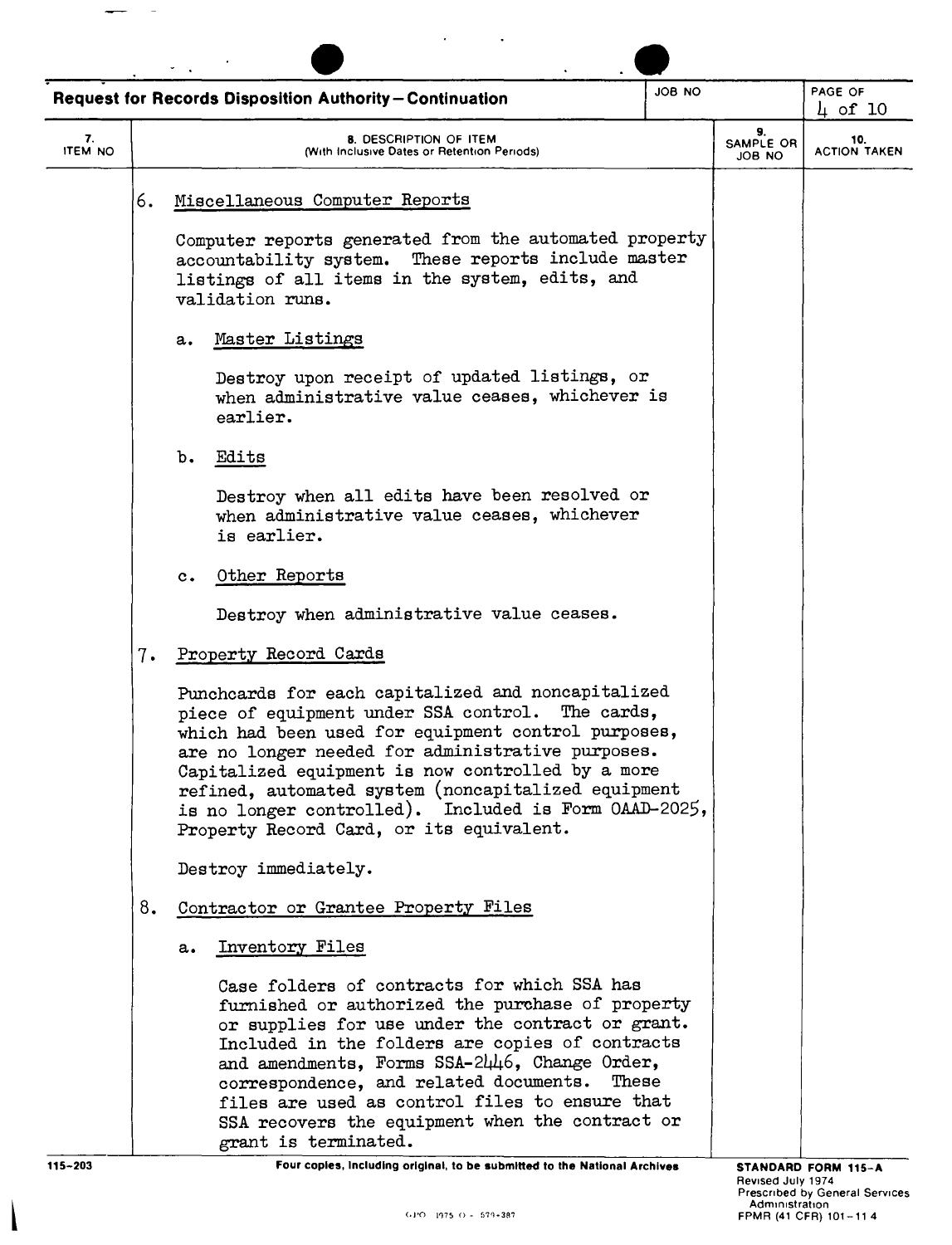|                      |     | <b>Request for Records Disposition Authority-Continuation</b>                                                                                                                                                                                                                                                                                                                                                                                                                                                         | JOB NO |                                  | PAGE OF<br>$5$ of 10       |
|----------------------|-----|-----------------------------------------------------------------------------------------------------------------------------------------------------------------------------------------------------------------------------------------------------------------------------------------------------------------------------------------------------------------------------------------------------------------------------------------------------------------------------------------------------------------------|--------|----------------------------------|----------------------------|
| 7.<br><b>ITEM NO</b> |     | 8. DESCRIPTION OF ITEM<br>(With Inclusive Dates or Retention Periods)                                                                                                                                                                                                                                                                                                                                                                                                                                                 |        | 9.<br><b>SAMPLE OR</b><br>ON BOL | 10.<br><b>ACTION TAKEN</b> |
|                      |     | Destroy 2 years after contract is terminated and<br>proper disposition is made of the equipment.<br>Annual Reports<br>b.                                                                                                                                                                                                                                                                                                                                                                                              |        |                                  |                            |
|                      |     | Annual reports, Government-owned Property Held<br>by Contractors and Government Property Loaned to<br>Grantees, on the value of equipment and stored<br>expendable supplies held by contractors or grantees<br>at the end of the fiscal year. The reports are<br>forwarded to HEW for submission to GSA.<br>Also<br>included are related background papers.<br>Transfer to the SSA Holding Area 5 years after<br>the date of the report. Destroy after an addi-<br>tional 5 years' retention in the SSA Holding Area. |        |                                  |                            |
|                      | 9.  | Contract File of Rental Equipment                                                                                                                                                                                                                                                                                                                                                                                                                                                                                     |        |                                  |                            |
|                      |     | A file of contracts for equipment rented for use by<br>SSA components. Documents in the files consist of<br>copies of the rental contracts and amendments;<br>SF-147, Order for Services and Supplies; HEW-393,<br>Purchase/Service/Stock Requisition; and related<br>correspondence. The files are maintained by fiscal<br>year in contract number order.                                                                                                                                                            |        |                                  |                            |
|                      |     | Destroy 1 year after termination of the contract.                                                                                                                                                                                                                                                                                                                                                                                                                                                                     |        |                                  |                            |
|                      | mо. | Utilization Survey Files                                                                                                                                                                                                                                                                                                                                                                                                                                                                                              |        |                                  |                            |
|                      |     | File of internal surveys conducted periodically by<br>the Equipment Management and Services Branch in SSA<br>components to determine the utilization of equipment.<br>Information obtained from the surveys may be used to<br>justify the surplusing or purchase of equipment.<br>Included are the final reports and background docu-<br>ments such as survey notes, charts, and correspondence.                                                                                                                      |        |                                  |                            |
|                      |     | Final Report Submitted to Component<br>a.                                                                                                                                                                                                                                                                                                                                                                                                                                                                             |        |                                  |                            |
|                      |     | Destroy after 5 years.                                                                                                                                                                                                                                                                                                                                                                                                                                                                                                |        |                                  |                            |
|                      |     | Background Documents<br>b.                                                                                                                                                                                                                                                                                                                                                                                                                                                                                            |        |                                  |                            |
|                      |     | Destroy after 2 years.                                                                                                                                                                                                                                                                                                                                                                                                                                                                                                |        |                                  |                            |
|                      |     |                                                                                                                                                                                                                                                                                                                                                                                                                                                                                                                       |        |                                  |                            |

 $\ddot{\phantom{0}}$ 

 $\rightarrow$ 

ł

 $\ddot{\phantom{a}}$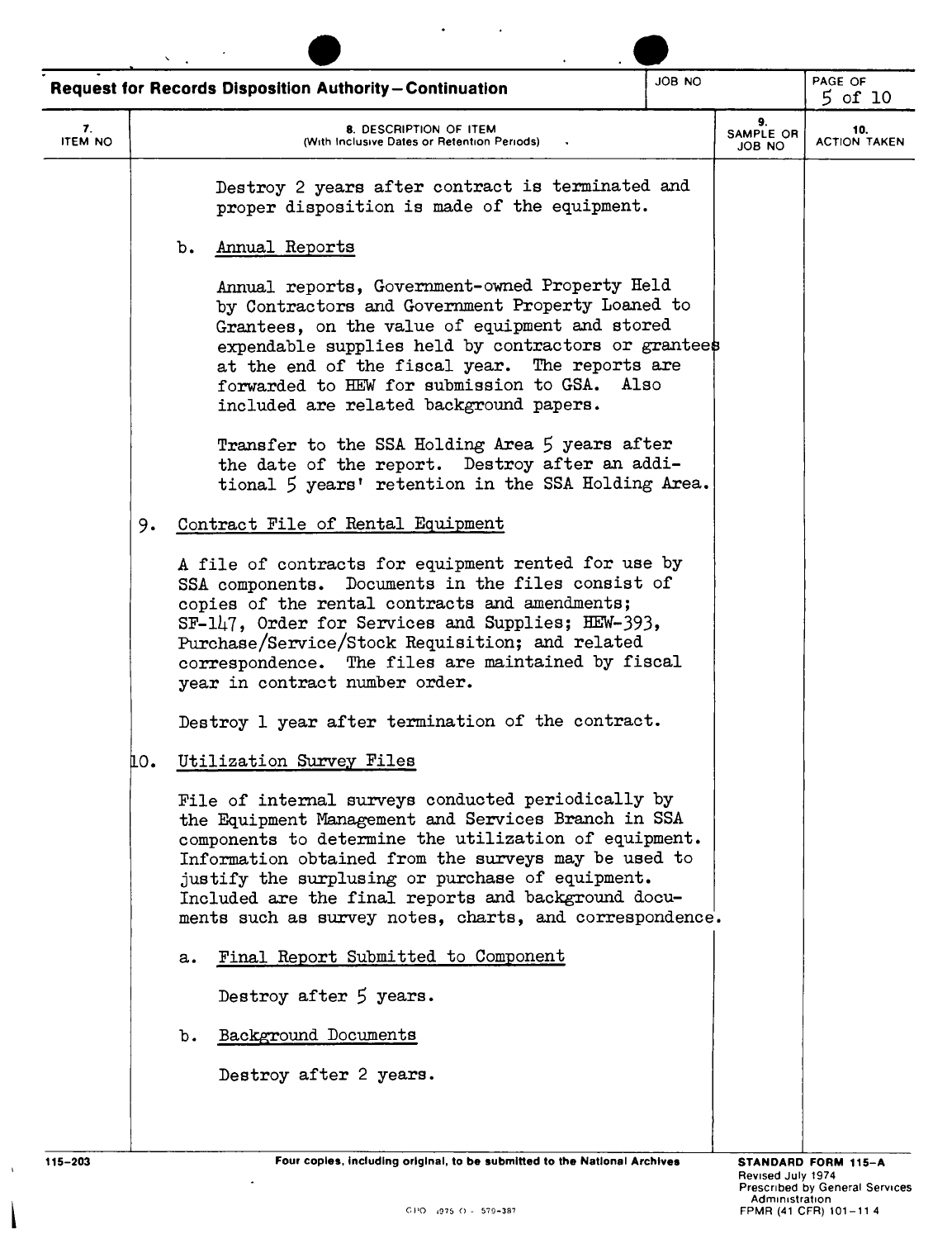| JOB NO                                                                                                                                                | PAGE OF<br>$6$ of 10                                                                                                                            |
|-------------------------------------------------------------------------------------------------------------------------------------------------------|-------------------------------------------------------------------------------------------------------------------------------------------------|
| 9.<br>SAMPLE OR<br>ON BOL                                                                                                                             | 10.<br><b>ACTION TAKEN</b>                                                                                                                      |
|                                                                                                                                                       |                                                                                                                                                 |
|                                                                                                                                                       |                                                                                                                                                 |
|                                                                                                                                                       |                                                                                                                                                 |
|                                                                                                                                                       |                                                                                                                                                 |
| Annual reports submitted to GSA covering equipment<br>management matters. Included in this file, but not                                              |                                                                                                                                                 |
|                                                                                                                                                       |                                                                                                                                                 |
| Transfer to the SSA Holding Area 5 years after the                                                                                                    |                                                                                                                                                 |
|                                                                                                                                                       |                                                                                                                                                 |
|                                                                                                                                                       |                                                                                                                                                 |
| A multipart form, Form SSA-3472 or its equivalent,<br>used to request shop services. Information on<br>the form consists of a description of the item |                                                                                                                                                 |
|                                                                                                                                                       |                                                                                                                                                 |
|                                                                                                                                                       |                                                                                                                                                 |
| (2) Destroy other copies when administrative                                                                                                          | current and previous year and then destroy.<br>Four copies, including original, to be submitted to the National Archives<br>STANDARD FORM 115-A |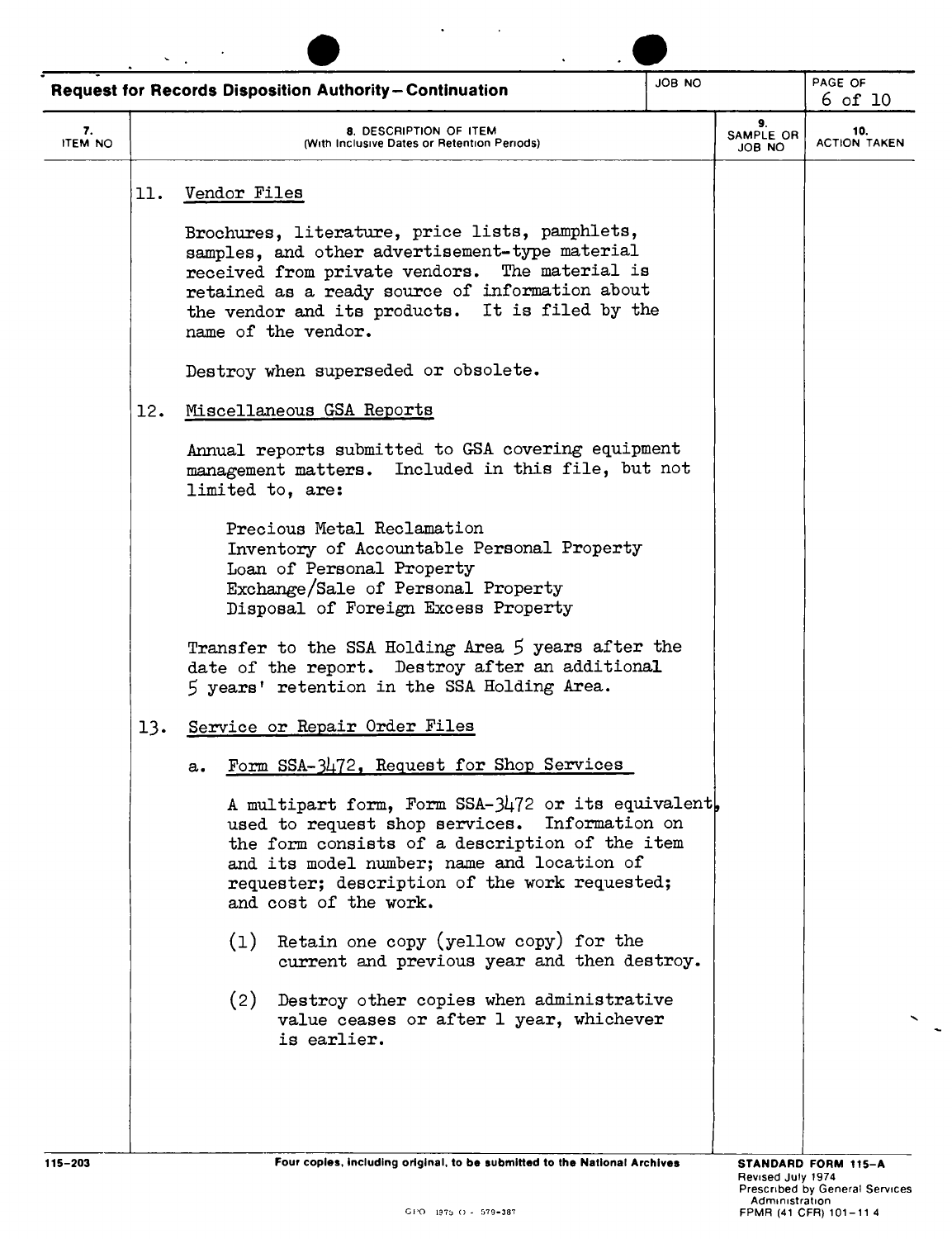|                      | <b>Request for Records Disposition Authority-Continuation</b>                                                                                                                                                                                                                                                                                                                                                                                                                                                                                                                                                                         | JOB NO. |                           | PAGE OF<br>7 of 10         |
|----------------------|---------------------------------------------------------------------------------------------------------------------------------------------------------------------------------------------------------------------------------------------------------------------------------------------------------------------------------------------------------------------------------------------------------------------------------------------------------------------------------------------------------------------------------------------------------------------------------------------------------------------------------------|---------|---------------------------|----------------------------|
| 7.<br><b>ITEM NO</b> | 8. DESCRIPTION OF ITEM<br>(With Inclusive Dates or Retention Periods)                                                                                                                                                                                                                                                                                                                                                                                                                                                                                                                                                                 |         | 9.<br>SAMPLE OR<br>OU BOL | 10.<br><b>ACTION TAKEN</b> |
|                      | Form SSA-6017, Requisition for Services<br>b.                                                                                                                                                                                                                                                                                                                                                                                                                                                                                                                                                                                         |         |                           |                            |
|                      | A multipart form, Form SSA-6017 or its equivalent<br>used to requisition services pertaining to office<br>equipment. Information on the form consists of<br>identification of the requester; description and<br>justification for service; and work completion<br>information. Cost of the work may also be noted<br>on the form.                                                                                                                                                                                                                                                                                                     |         |                           |                            |
|                      | (1)<br>Record Copy                                                                                                                                                                                                                                                                                                                                                                                                                                                                                                                                                                                                                    |         |                           |                            |
|                      | Destroy after 3 years.                                                                                                                                                                                                                                                                                                                                                                                                                                                                                                                                                                                                                |         |                           |                            |
|                      | (2)<br>Other Copies                                                                                                                                                                                                                                                                                                                                                                                                                                                                                                                                                                                                                   |         |                           |                            |
|                      | Destroy when administrative value ceases or<br>after 1 year, whichever is earlier.                                                                                                                                                                                                                                                                                                                                                                                                                                                                                                                                                    |         |                           |                            |
|                      | Form CO-0562, Machine Repair Order<br>$c_{\bullet}$                                                                                                                                                                                                                                                                                                                                                                                                                                                                                                                                                                                   |         |                           |                            |
|                      | A multipart form, Form CO-0562 or its equivalent,<br>used to order repair of office machines (type-<br>writers, reprographic machines, calculators,<br>etc.). Information on the form consists of<br>machine identification (type, brand name, and<br>serial number); location; and service comple-<br>tion information. One copy (yellow copy) is<br>given to the vendor, and one copy (pink copy)<br>is a tickler copy, destroyed upon completion<br>of the work. The original copy (white copy)<br>may be retained or furnished to the Office of<br>Financial Management if requested to document<br>payment of the vendor's bill. |         |                           |                            |
|                      | Destroy after 1 year.                                                                                                                                                                                                                                                                                                                                                                                                                                                                                                                                                                                                                 |         |                           |                            |
| ᄮ.                   | Equipment Register and Maintenance Record                                                                                                                                                                                                                                                                                                                                                                                                                                                                                                                                                                                             |         |                           |                            |
|                      | A 5 by 8 card, Form OAAD-104A, Manufacturer's Serial<br>Number Register and Maintenance Record or its<br>equivalent, used as a repair and service record of<br>individual items of office equipment. Cards are<br>filed by brand name in serial number sequence.<br>Information consists of equipment description<br>(cost, serial number, location); and repair and                                                                                                                                                                                                                                                                  |         |                           |                            |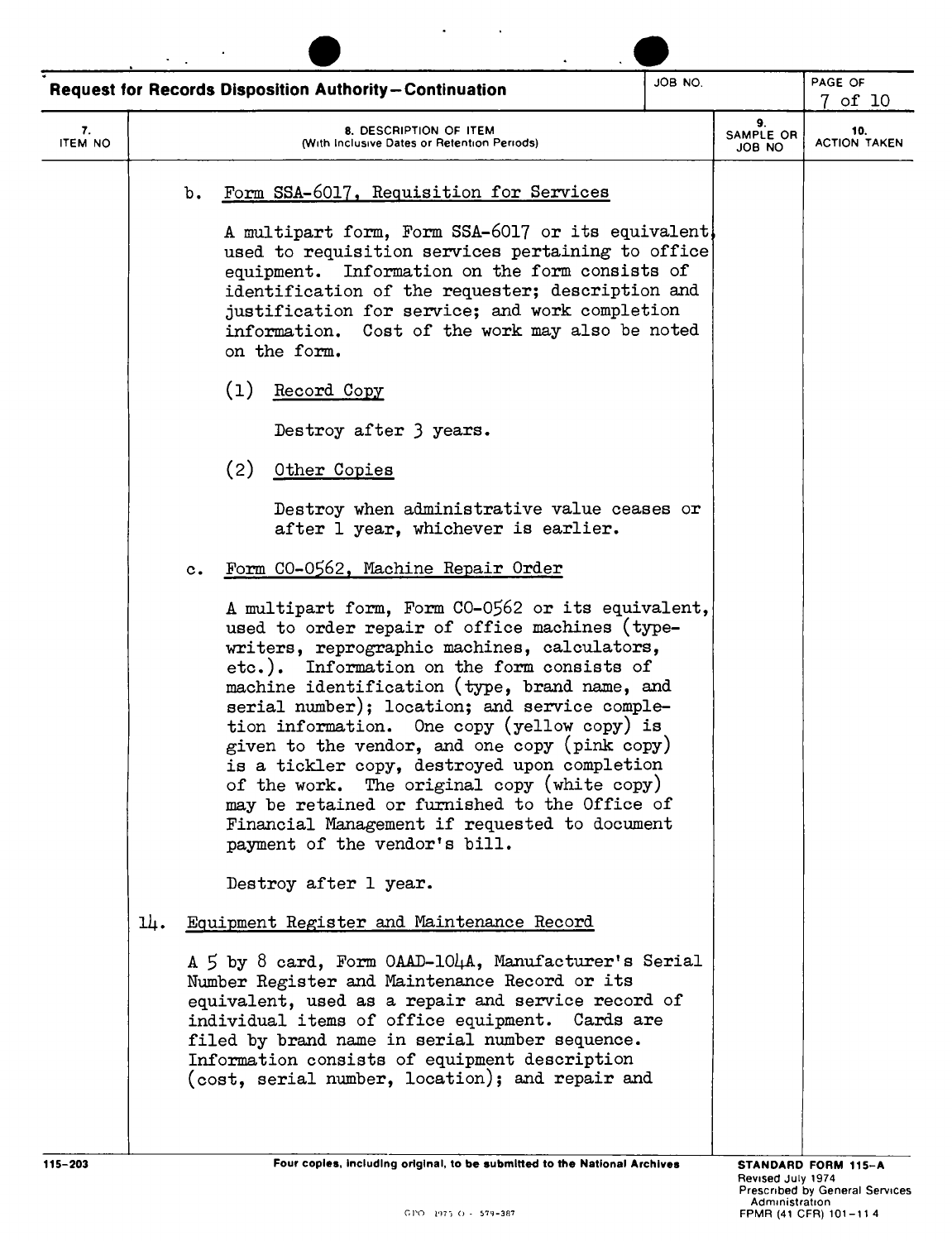|                                                                                                                                                                                                                                                                                                                                                                                                                                                    | JOB NO<br><b>Request for Records Disposition Authority-Continuation</b> |                                                                                                                                                                                                                                                                                                                                      |                            |
|----------------------------------------------------------------------------------------------------------------------------------------------------------------------------------------------------------------------------------------------------------------------------------------------------------------------------------------------------------------------------------------------------------------------------------------------------|-------------------------------------------------------------------------|--------------------------------------------------------------------------------------------------------------------------------------------------------------------------------------------------------------------------------------------------------------------------------------------------------------------------------------|----------------------------|
| 8. DESCRIPTION OF ITEM<br>(With Inclusive Dates or Retention Periods)                                                                                                                                                                                                                                                                                                                                                                              |                                                                         | 9.<br>SAMPLE OR<br>ON BOL                                                                                                                                                                                                                                                                                                            | 10.<br><b>ACTION TAKEN</b> |
| service charge information (date, invoice number,<br>nature of work, cost, and location). Upon removal<br>of the items from SSA's equipment inventory, indi-<br>vidual item cards are annotated and transferred to<br>an inactive file (dropfile).                                                                                                                                                                                                 |                                                                         |                                                                                                                                                                                                                                                                                                                                      |                            |
| Transfer card to an inactive file upon removal of<br>item from SSA's equipment inventory. Review<br>inactive file annually and remove cards for equip-<br>ment dropped from inventory over 10 years.                                                                                                                                                                                                                                               |                                                                         |                                                                                                                                                                                                                                                                                                                                      |                            |
| "Office Machine Check" Memorandums                                                                                                                                                                                                                                                                                                                                                                                                                 |                                                                         |                                                                                                                                                                                                                                                                                                                                      |                            |
| A file of memorandums, "Office Machine Check,"<br>relating to inoperable equipment that has been<br>inspected and determined to be uneconomical to<br>repair. These memorandums may be used as justi-<br>fication for surplusing and replacing inoperable<br>equipment.                                                                                                                                                                            |                                                                         |                                                                                                                                                                                                                                                                                                                                      |                            |
| Destroy after 1 year.                                                                                                                                                                                                                                                                                                                                                                                                                              |                                                                         |                                                                                                                                                                                                                                                                                                                                      |                            |
| Service and Service-Related Procurement Files                                                                                                                                                                                                                                                                                                                                                                                                      |                                                                         |                                                                                                                                                                                                                                                                                                                                      |                            |
| Repair Contract File                                                                                                                                                                                                                                                                                                                                                                                                                               |                                                                         |                                                                                                                                                                                                                                                                                                                                      |                            |
| Files consisting of copies of Form SF-147,<br>Order for Supplies and Services, covering service<br>contracts for the maintenance and repair of pur-<br>chased or rented equipment. Also included are<br>blanket purchase orders for equipment repair<br>and tallies of repair amounts. These copies<br>are received from the Division of Contracting<br>and Procurement (DCP). Contracts and blanket<br>purchase orders are renegotiated annually. |                                                                         |                                                                                                                                                                                                                                                                                                                                      |                            |
| Destroy upon receipt of updated copies of<br>contracts and purchase orders.                                                                                                                                                                                                                                                                                                                                                                        |                                                                         |                                                                                                                                                                                                                                                                                                                                      |                            |
| Repair Estimate File                                                                                                                                                                                                                                                                                                                                                                                                                               |                                                                         |                                                                                                                                                                                                                                                                                                                                      |                            |
|                                                                                                                                                                                                                                                                                                                                                                                                                                                    |                                                                         |                                                                                                                                                                                                                                                                                                                                      |                            |
|                                                                                                                                                                                                                                                                                                                                                                                                                                                    |                                                                         | A file of correspondence received from vendors<br>containing estimates for the repair of office<br>equipment. Estimates under \$500 may be approved<br>by equipment management personnel. (Those over<br>\$500 are approved by DCP.) If the estimate is<br>Four coples, including original, to be submitted to the National Archives | STANDARD FORM 115-A        |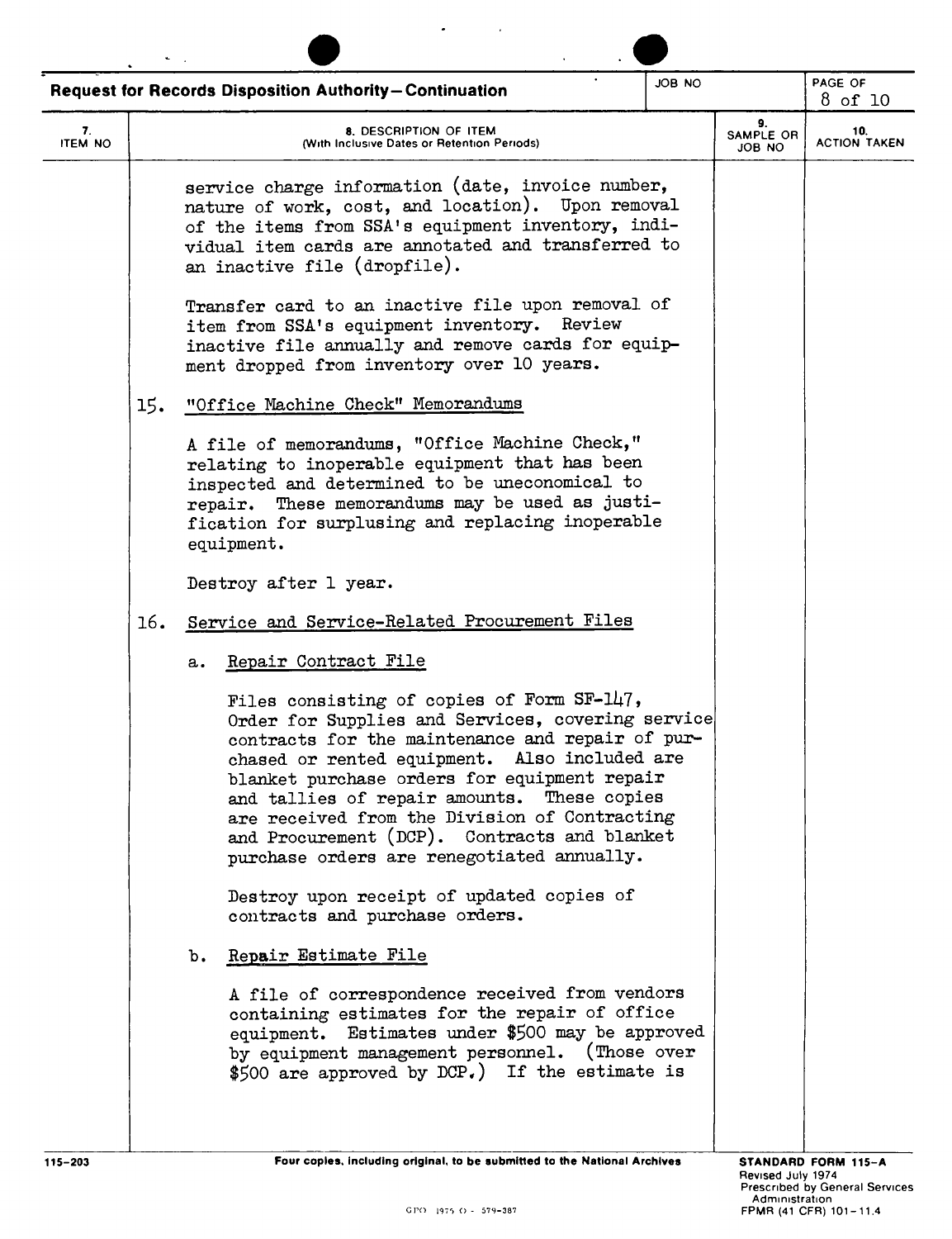|                      |                                                                                                    | Request for Records Disposition Authority-Continuation                                                                                                                                                                                                                                                                                                                                                                                                                                                                                                                                   | JOB NO |  | PAGE OF<br>9 of 10         |  |
|----------------------|----------------------------------------------------------------------------------------------------|------------------------------------------------------------------------------------------------------------------------------------------------------------------------------------------------------------------------------------------------------------------------------------------------------------------------------------------------------------------------------------------------------------------------------------------------------------------------------------------------------------------------------------------------------------------------------------------|--------|--|----------------------------|--|
| 7.<br><b>ITEM NO</b> | 9.<br>8. DESCRIPTION OF ITEM<br>SAMPLE OR<br>(With Inclusive Dates or Retention Periods)<br>JOB NO |                                                                                                                                                                                                                                                                                                                                                                                                                                                                                                                                                                                          |        |  | 10.<br><b>ACTION TAKEN</b> |  |
|                      |                                                                                                    | approved, the repair may be ordered via a service<br>contract or $SF-147$ , initiated by equipment<br>management personnel. Estimate information is<br>noted on form OAAD-104A.                                                                                                                                                                                                                                                                                                                                                                                                          |        |  |                            |  |
|                      |                                                                                                    | Destroy after 1 year.                                                                                                                                                                                                                                                                                                                                                                                                                                                                                                                                                                    |        |  |                            |  |
|                      |                                                                                                    | Purchase Order File<br>$c_{\bullet}$                                                                                                                                                                                                                                                                                                                                                                                                                                                                                                                                                     |        |  |                            |  |
|                      |                                                                                                    | A file of purchase orders, SF-147 or its<br>equivalent, initiated by equipment management<br>personnel to cover the purchase of repair,<br>services, or equipment parts not covered by<br>service contracts or blanket purchase orders.<br>Record copies of SF-147 are forwarded to DCP<br>for information and audit.                                                                                                                                                                                                                                                                    |        |  |                            |  |
|                      |                                                                                                    | Destroy after 3 years.                                                                                                                                                                                                                                                                                                                                                                                                                                                                                                                                                                   |        |  |                            |  |
|                      | 17.                                                                                                | Form CO-1939, PMB Machine Pool                                                                                                                                                                                                                                                                                                                                                                                                                                                                                                                                                           |        |  |                            |  |
|                      |                                                                                                    | A 5 by 8 card, Form CO-1939 or its equivalent, for<br>each item of office equipment retained in stock<br>and available for loan purposes. The cards are<br>used to record the loan of the equipment. Informa-<br>tion on the cards consists of equipment description<br>and loan information (date, name and location of<br>borrower, reason, and date returned).                                                                                                                                                                                                                        |        |  |                            |  |
|                      |                                                                                                    | Destroy card for piece of equipment when it is no<br>longer available for loan purposes.                                                                                                                                                                                                                                                                                                                                                                                                                                                                                                 |        |  |                            |  |
|                      | 18.                                                                                                | Property Pass Files                                                                                                                                                                                                                                                                                                                                                                                                                                                                                                                                                                      |        |  |                            |  |
|                      |                                                                                                    | Files consisting of multipart Form SSA-1867, SSA<br>Property Pass, or its equivalent. These forms are<br>numbered and issued by the Equipment Management and<br>Services Branch to property custodial officers for<br>issue to individuals desiring to remove property<br>from SSA buildings. Information on the form con-<br>sists of property owner, property description, reason<br>for removal, removal location, requester information,<br>removal signature, and return information (signature<br>and dates). Information on the form is valuable in<br>tracing missing equipment. |        |  |                            |  |
| 115-203              |                                                                                                    | Four copies, including original, to be submitted to the National Archives                                                                                                                                                                                                                                                                                                                                                                                                                                                                                                                |        |  | STANDARD FORM 115-A        |  |

 $\langle \rangle$